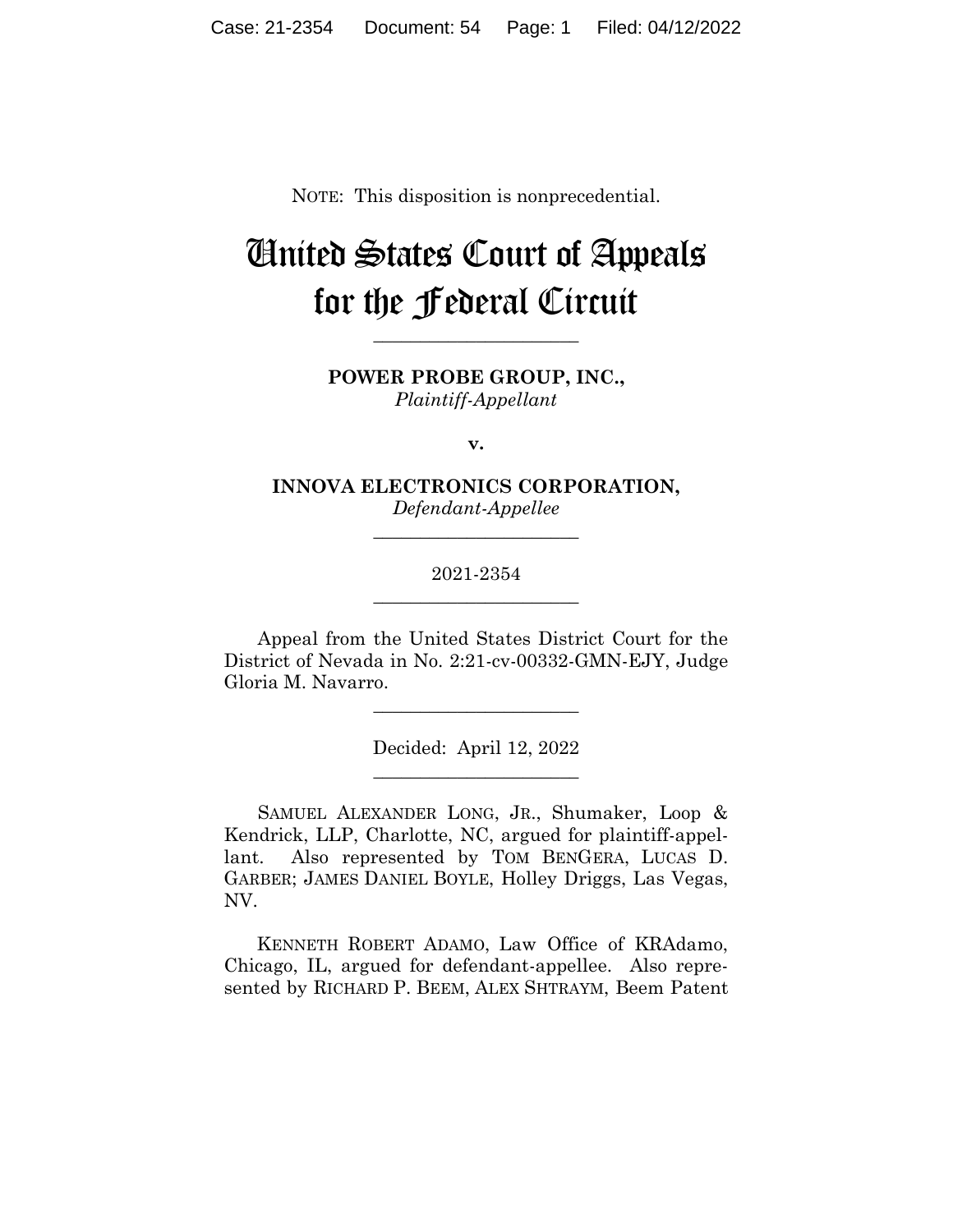Law Firm, Chicago IL; JARED M. MOSER, Marquis Aurbach Coffing, Las Vegas, NV.

 $\mathcal{L}_\text{max}$  and  $\mathcal{L}_\text{max}$  and  $\mathcal{L}_\text{max}$  and  $\mathcal{L}_\text{max}$ 

Before NEWMAN, LOURIE, and TARANTO, *Circuit Judges*.

# LOURIE, *Circuit Judge*.

Power Probe Group, Inc. ("Power Probe") appeals from a decision of the United States District Court for the District of Nevada denying a preliminary injunction against further sales of Innova Electronics Corporation's ("Innova") Powercheck #5420 device (the "Accused Product"). *See Power Probe Grp., Inc. v. Innova Elecs. Corp.*, No. 21-cv-332, 2021 WL 4484571 (D. Nev. Sept. 15, 2021) ("*Decision*").

Because the district court erred in its preliminary claim construction, we *vacate* its decision denying a preliminary injunction and *remand* for further proceedings consistent with this opinion.

## BACKGROUND

Power Probe owns U.S. Patent 7, 184, 899 (the "899 patent"). The patent is directed to an electrical test device having multi-meter functionality that measures a plurality of parameters. Independent claim 1 reads in part as follows.

1. An electrical test device having multimeter functionality and being adapted to provide current sourcing to an electrical system for *selective measurement of a plurality of parameters* thereof in at least one of powered and unpowered states, the electrical test device comprising:

. . . .

'899 patent at col. 11 ll. 29–51 (emphasis added). Dependent claim 3 includes additional components used in "detecting continuity in the electrical system." *Id.* at col. 12 ll. 2–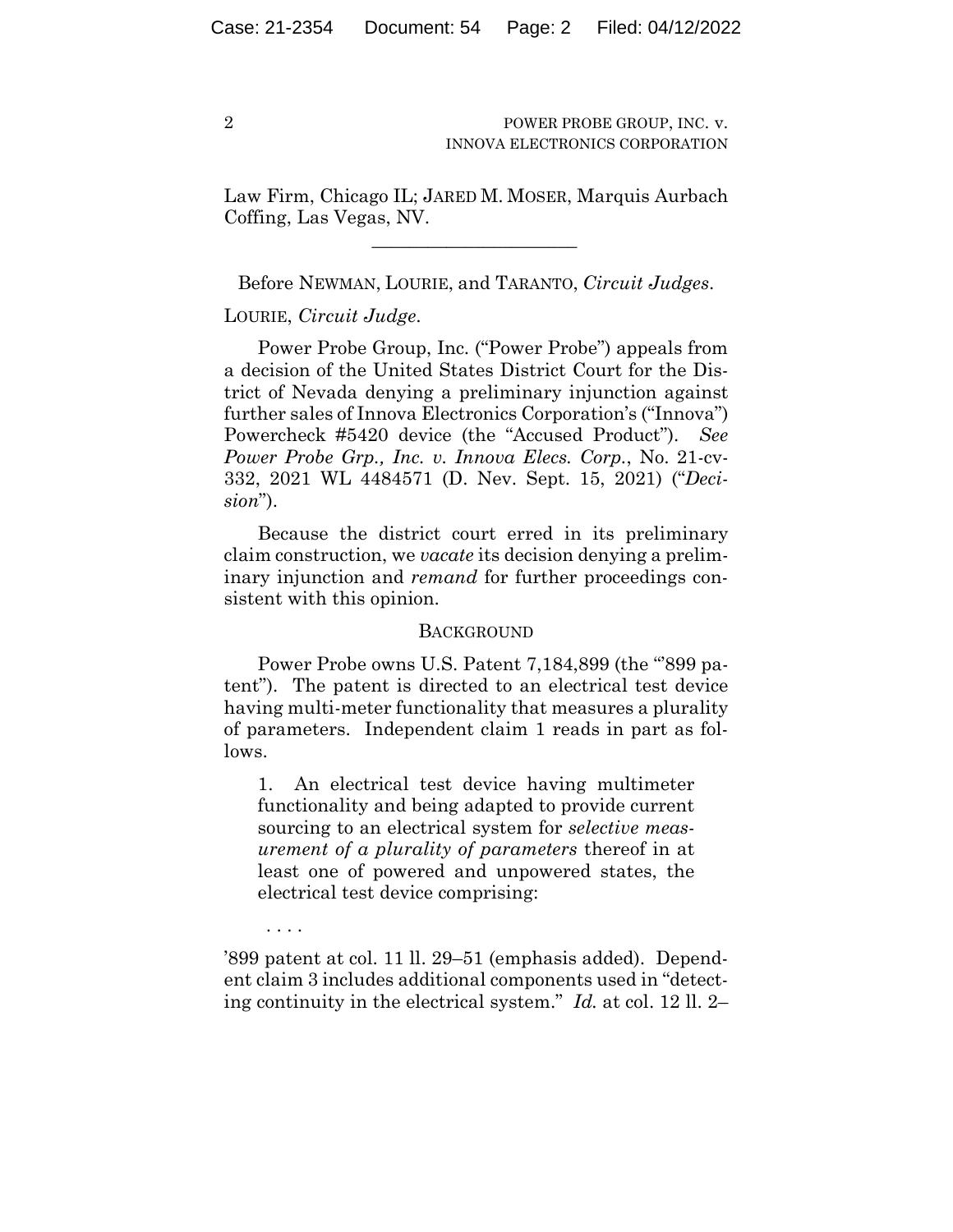3

3. Dependent claim 10 includes an additional limitation "wherein the parameters measurable by the test device include at least one of circuit continuity, resistance, voltage, current, load impedance and frequency." *Id.* at col. 12 ll. 21–24. Dependent claim 12 further includes "a pair of signal lamps connected to the processor and configured to illuminate in response to continuity measurement." *Id.* at col. 12 ll. 52–54.

Power Probe sued Innova in the district court, alleging that the Accused Product infringes claims 1, 2, 5–10, 12, and 13 of the '899 patent. Additionally, Power Probe moved for a preliminary injunction against further sales of the Accused Product during the pendency of the litigation.

In ruling on Power Probe's motion for a preliminary injunction, the district court first held that "measurement" in the claims means determining "a numerical or quantitative value associated with and indicative of the parameter under test." *Decision* at \*4. The court then conducted a preliminary claim construction and held that a "plurality of parameters" means "at least two parameters." *Id.* at \*5. The court then noted that the Accused Product measures only one parameter, voltage.

The district court added that "continuity" is "the presence of a complete path for current flow" and cannot be directly measured but can be detected as either existing or not. *Id.* Based on this determination, the court found that the Accused Product detects, but does not measure, continuity. Accordingly, the court denied Power Probe's motion for a preliminary injunction because it failed to establish a likelihood of success in proving infringement. It did not evaluate the other factors necessary for the grant of a preliminary injunction.

Power Probe appealed the district court's denial of its preliminary injunction motion. We have jurisdiction pursuant to 28 U.S.C. §1295(a)(1).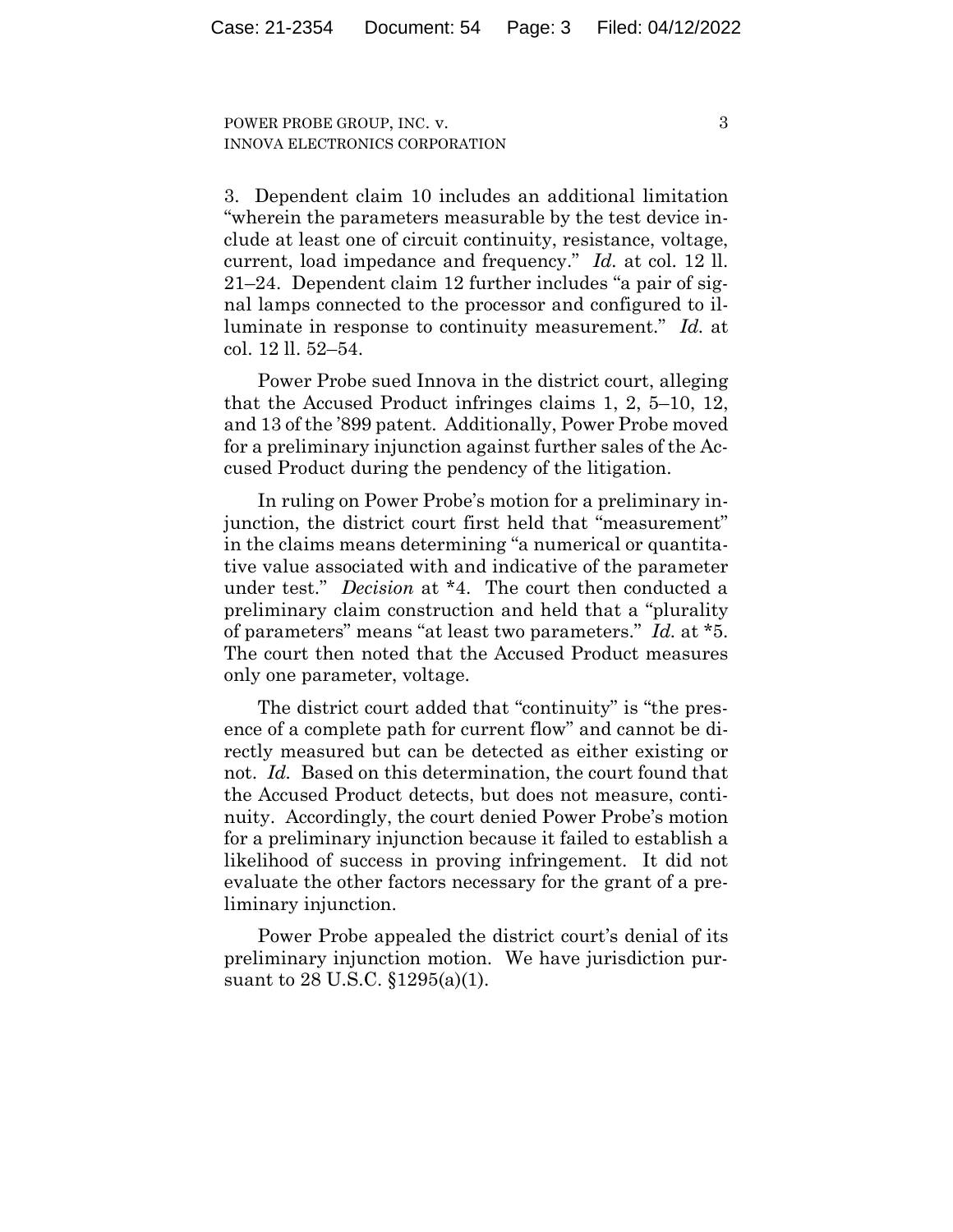### **DISCUSSION**

"A plaintiff seeking a preliminary injunction must establish that he is likely to succeed on the merits, that he is likely to suffer irreparable harm in the absence of preliminary relief, that the balance of equities tips in his favor, and that an injunction is in the public interest." *Winter v. Natural Res. Def. Council, Inc.*, 555 U.S. 7, 20 (2008). An accused infringer can defeat a showing of likelihood of success on the merits by demonstrating a substantial question of validity or infringement. *See Aria Diagnostics, Inc. v. Sequenom, Inc.*, 726 F.3d 1296, 1304 (Fed. Cir. 2013). A preliminary injunction is "an extraordinary remedy that may only be awarded upon a clear showing that the plaintiff is entitled to such relief." *Winter*, 555 U.S. at 22.

"The grant, denial, or modification of a preliminary injunction . . . is not unique to patent law, so this court applies the law of the regional circuit when reviewing and interpreting such a decision." *Aevoe Corp. v. AE Tech Co.*, 727 F.3d 1375, 1381 (Fed. Cir. 2013). The Ninth Circuit "review[s] the district court's grant of a preliminary injunction for abuse of discretion." *Valle del Sol Inc. v. Whiting*, 732 F.3d 1006, 1014 (9th Cir. 2013).

We have "built a body of precedent applying the  $\lceil \text{gen} \cdot \rceil$ eral [preliminary injunction] considerations to a large number of factually variant patent cases, and  $\eta$  give dominant effect to [our] precedent insofar as it reflects considerations specific to patent issues." *Mikohn Gaming Corp. v. Acres Gaming, Inc.*, 165 F.3d 891, 894 (Fed. Cir. 1998).

Claim construction is ultimately an issue of law, which we review *de novo*. *Shire Dev., LLC v. Watson Pharms., Inc.*, 787 F.3d 1359, 1364 (Fed. Cir. 2015). We review *de novo* the district court's findings based on evidence "intrinsic to the patent," which is all that is at issue here. *Teva Pharms. USA, Inc. v. Sandoz, Inc.*, 135 S. Ct. 831, 841 (2015).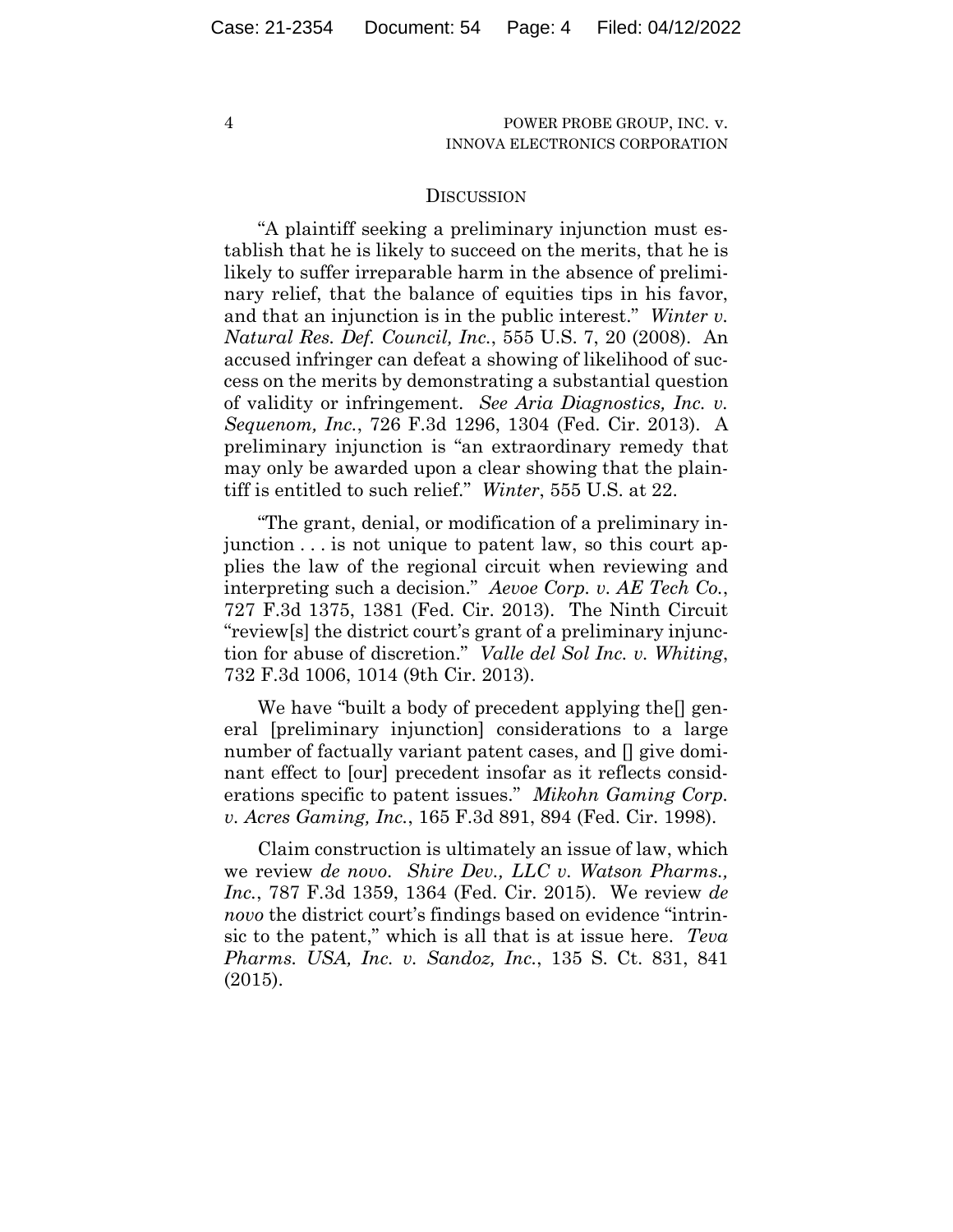Power Probe argues that the district court erred in holding that "continuity" is a parameter not capable of measurement. It asserts that the '899 patent's specification and the plain language of claims 10 and 12 teach that continuity is capable of measurement.

Innova responds that Power Probe forfeited its arguments because its argument on claim construction on appeal is inconsistent with its argument that there need not be any claim construction at the district court. On the merits, Innova asserts that the court did not construe "continuity" as a matter of law as "a parameter incapable of measurement," but instead found as a matter of fact that "continuity is not capable of measurement as defined because it cannot be quantified." Appellee's Br. at 16. It adds that the court properly found that resistance can be measured, and from that measurement, continuity can be determined as either existing or not.

We disagree with Innova's forfeiture argument. Innova accuses Power Probe of advancing inconsistent arguments as to the meaning of "continuity." Specifically, Innova asserts that Power Probe argues at the district court that "continuity measurement" should be afforded its plain and ordinary meaning, but that Power Probe seeks a claim construction on appeal. Power Probe responds that its positions are consistent and that the plain and ordinary meaning of "continuity measurement" is determining the measured value associated with circuit continuity.

Power Probe is correct. Following the district court's denial of its preliminary injunction motion, Power Probe filed a claim construction brief. In that brief, Power Probe argues that no construction is needed because the plain and ordinary meaning of "continuity measurement" is "determining a measured value associated with circuit continuity." *Power Probe Grp., Inc. v. Innova Elecs. Corp.*, No. 21-cv-332, ECF No. 107 at 18–22 (D. Nev. Sept. 30, 2021). On appeal, Power Probe argues that the district court erred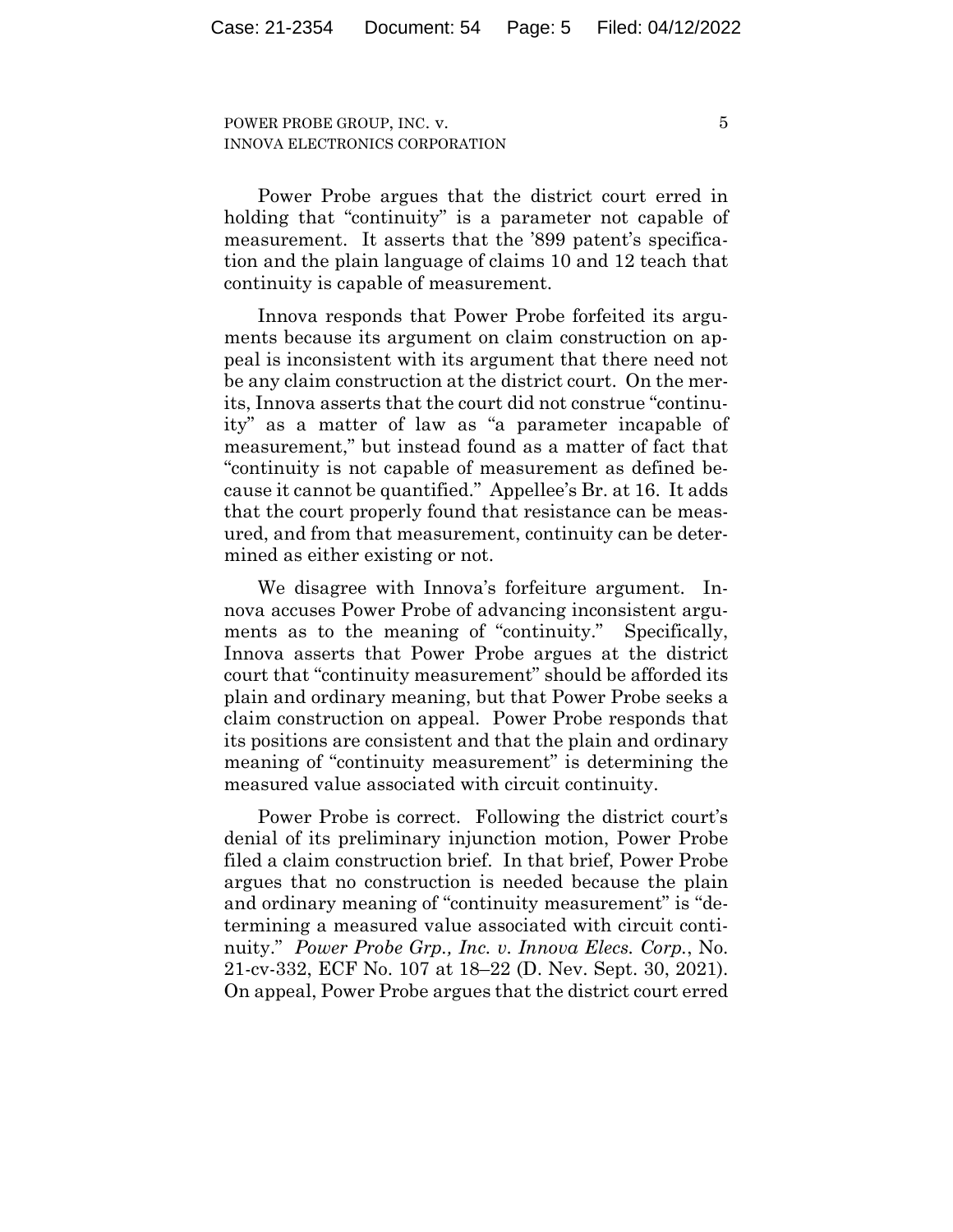in not applying the proper plain and ordinary meaning of "continuity measurement" because continuity is capable of measurement. *See, e.g.*, Appellant's Br. at 42–43. Power Probe's claim construction brief is not on the record before us because it was filed after the court denied Power Probe's preliminary injunction motion. Thus, we need not entertain Innova's forfeiture argument. However, even if we do consider Innova's argument and take judicial notice of Power Probe's brief,<sup>1</sup> we find that while Power Probe's statements in its claim construction brief and on appeal are not verbatim identical, neither are they fundamentally inconsistent. For these reasons, we find that Power Probe has not forfeited its "continuity" arguments.

Turning to the merits, we also agree with Power Probe. As a matter of lexicography, the '899 patent's specification defines "parameters measurable by the electrical test device" as including "circuit continuity." '899 patent at col. 9 ll. 9–11. Furthermore, claim 10 specifies that one "parameter[] measurable by the test device" is "circuit continuity." *Id.* at col. 12 ll. 22–23. Lastly, claim 12 requires "continuity measurement." *Id.* at col. 12 ll. 53–54. These references show that the inventor used the term continuity as a measurable quantity. Although claim 3 recites "detecting continuity," *id.* at col. 12 l. 2, the district court wrongly assumed that detecting continuity and measuring continuity are mutually exclusive.

This case is similar to *Trustees of Columbia University*, where we considered a situation where an independent claim of a patent was directed to "[a] method for detecting anomalous program executions." *Trustees of Columbia Univ. in City of New York v. Symantec Corp.*, 811 F.3d 1359, 1369 (Fed. Cir. 2016). There, "[t]he district court

<sup>1</sup> We may take judicial notice of Power Probe's claim construction brief in the district court pursuant to Rule 201(b)(2) of the Federal Rules of Evidence.